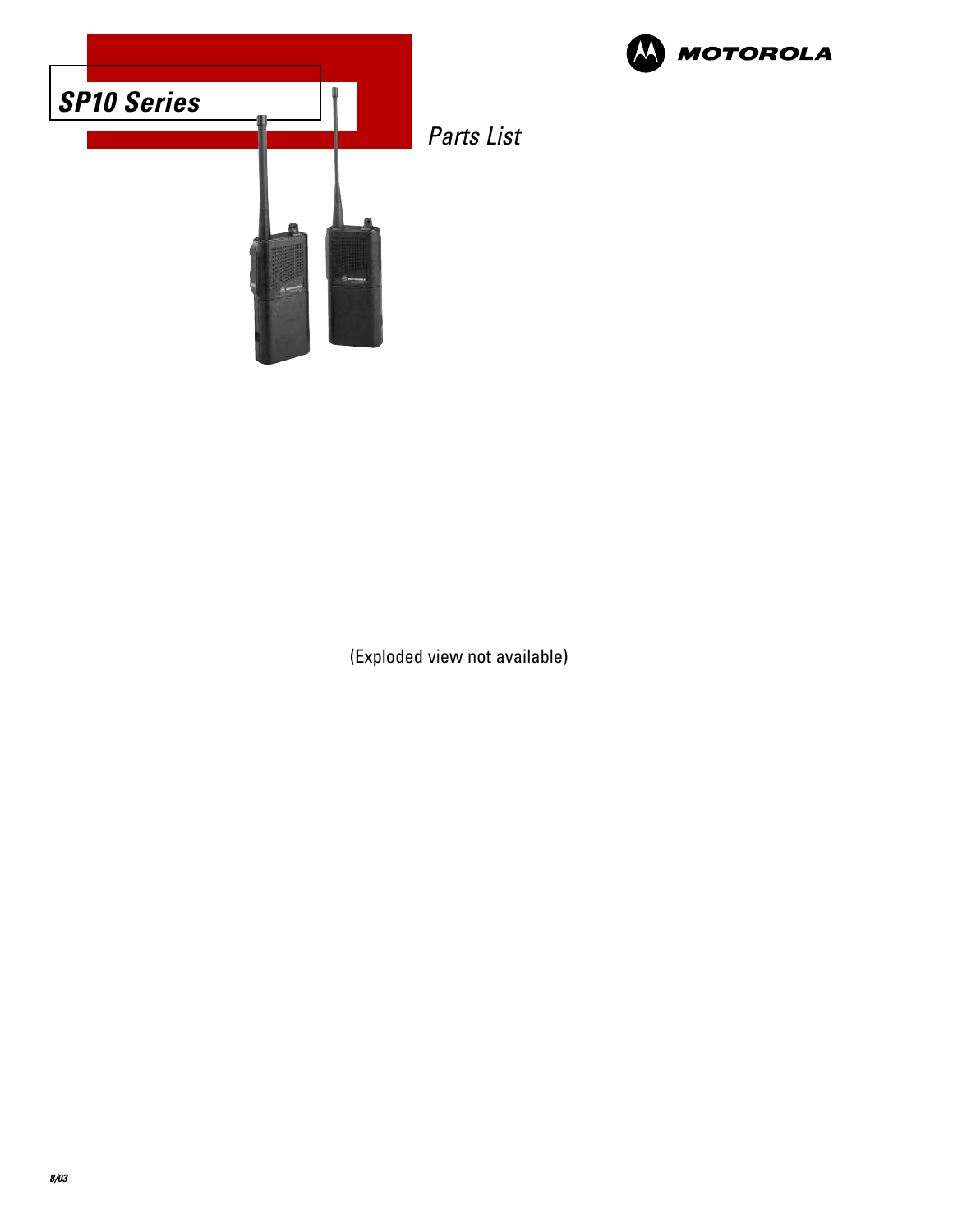

# Parts List

| <b>RFF</b> |                   |                                     |
|------------|-------------------|-------------------------------------|
| NO.        | PART NO.          | <b>DESCRIPTION</b>                  |
|            | 0780471C04        | <b>Battery Frame</b>                |
|            | 1380450D01        | <b>VHF Battery Frame Escutcheon</b> |
|            | 1380450D02        | UHF Battery Frame Escutcheon        |
|            | 1580657B08        | <b>Battery Cover</b>                |
|            | <b>1380475C02</b> | Front Label                         |
|            | 1580656B04        | Housing (order Speaker Felt and     |
|            |                   | Front Label separately)             |
|            | 3580666B01        | Speaker Felt                        |
|            | 3880502C01        | <b>PTT Actuator</b>                 |
|            |                   |                                     |

| REF. |            |                            |
|------|------------|----------------------------|
| NO.  | PART NO.   | DESCRIPTION                |
|      | 3880667B01 | <b>Accessory Cover</b>     |
|      | 4580469C02 | PTT/Monitor Lever          |
|      | 5505264T01 | <b>Battery Cover Latch</b> |
|      | 7580469D01 | Monitor Switch Pad (red)   |
|      | 3680574C01 | Volume Control Knob        |
|      | 5080468C01 | Microphone                 |
|      | 5005910P12 | Speaker                    |
|      | 0180534D02 | B+/B- Contact Assembly     |

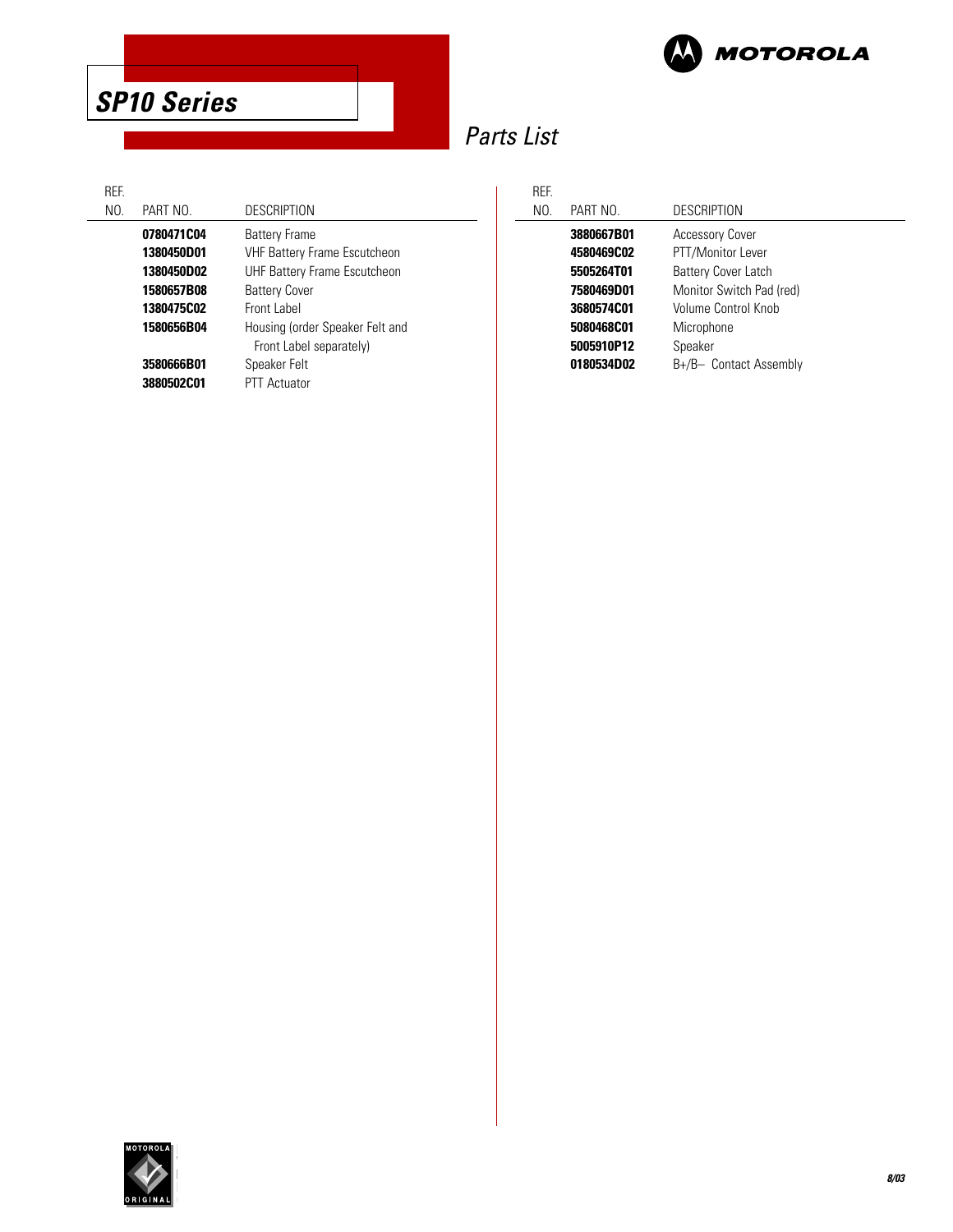

# **Portable** Accessories

# **Chargers**

## **Chargers**

Single unit chargers available in either desktop or compact styles for small system users. Multiple unit chargers can be wall or rack mounted and are ideal for multi-shift operations. All chargers are specifically designed to meet the requirements of batteries manufactured by Motorola.



## **Single Unit Chargers, Rapid Rate**

**HTN9026CR** Single Unit Charger, 3 Hour Rapid Rate, 120V

**HTN9425B** Single Unit Charger, 3 Hour Rapid Rate, 220V, European plug

**HLN8251A** 3-Hour Vehicular Charger Adapter and Bracket

# **Single Unit Chargers, Standard Rate**

**HTN8232A** Wall Charging Adapter, Standard Rate, 120V (18-20 hrs for standard models, and 10 hrs for compact)

**HTN9002A** Wall Charging Adapter, Standard Rate, 220V (18-20 hrs for standard models, and 10 hrs for compact), European plug

**HLN8371A** 10 Hour Desktop Charging Tray, Standard Rate, 120V (requires the use of HTN8232 or HTN9002 shipped standard with all radios)



## **Charger Conversion Kits**

Provides a convenient means for housing from one to six single battery chargers. Each charger operates independently.

**HTN9295A** Multi-unit Charger Conversion Kit (accommodates up to six HLN8371 or HTN9026, purchased separately)

**HLN9113A** Desktop Charger, Convertor Kit (compatible with HLN8371, HTN9026 or HTN9425); when added to your radio, this drop-in charger convertor kit allows you to drop the entire radio into a desk top or spare battery charger

# **Battery Maintenance Systemplus (BMSplus)**

Using interchangeable battery adapters (sold separately), the BMS<sup>plus</sup> is capable of charging and discharging, analyzing, conditioning and cycle test on batteries; tracking battery voltage and capacity (mAh).

The BMSplus offers a 3 year warranty. Its easy-to-use design supports hundreds of 2-way, cellular, and camcorder batteries with printer port\* (Serial-RS-232C port – uses female 9-pin to male 25-pin cable).



WPI N4079RR

**WPLN4079BR** Six-Station, 110V AC, 50/60 Hz **WPLN4080BR** Six-Station, 230V AC, 50/60 Hz

## **BMSplus Adapter**

**TDN9447A** Standard Adapter, SP10

\*Compatible with the STAR Micronics SP200 series printers, available from any STAR Micronics distributor, and other printers with STAR emulation.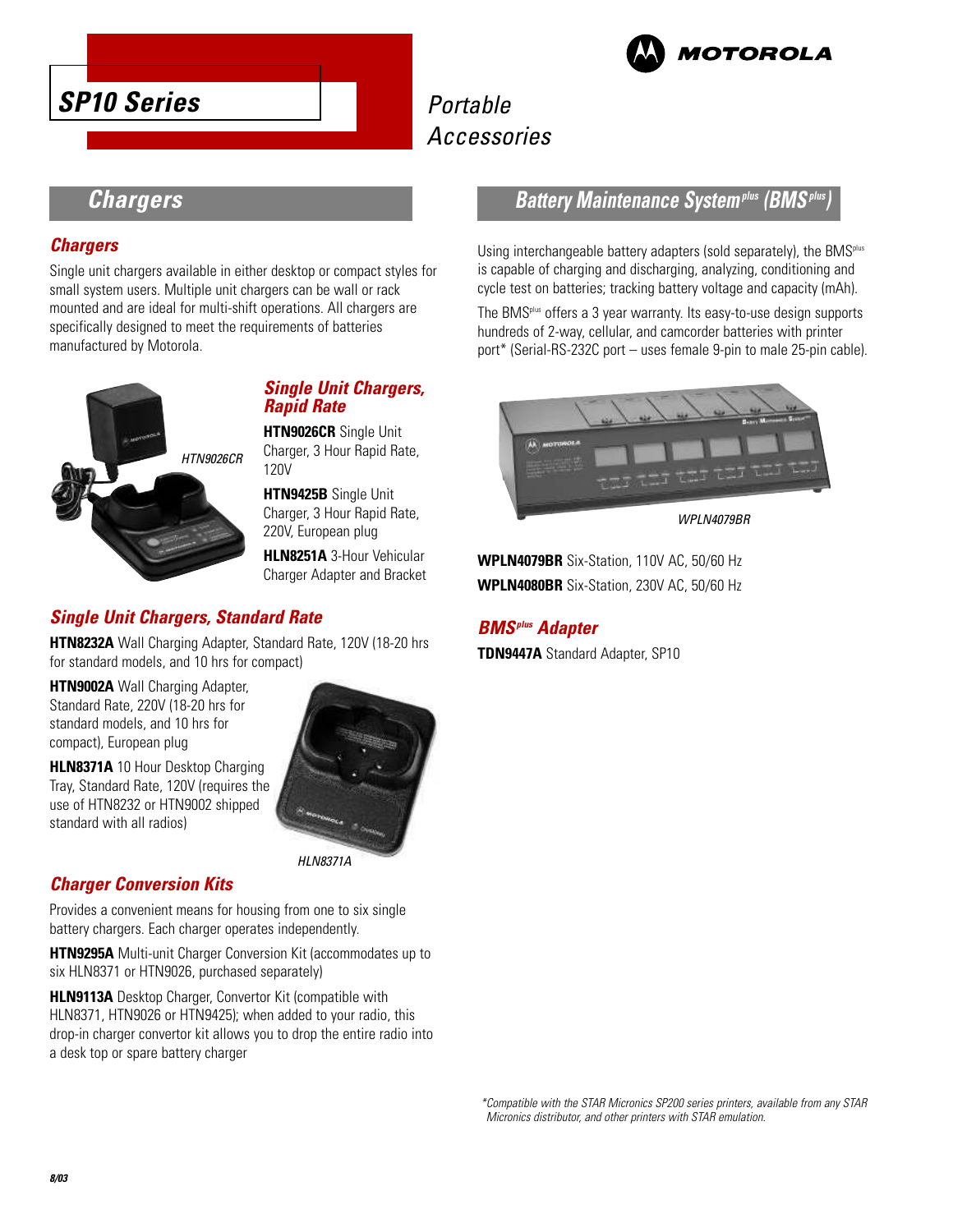

# Portable Accessories

# **Battery Optimizing System II (BOS II)**



WPLN4124AR

No other battery analyzer matches the speed, accuracy, and versatility of the Battery Optimizing System II. Ideal for large fleet, public safety, and all other users who rely on their battery performance. Now with increased power, more sophisticated programming options, and easier to use navigation paths, optimizing your batteries was never easier. Key features include:

- Support for NiCd, NiMH, Li-ion, and SLA batteries
- 100 watt power supply and programmable from 100 mAH to 4 amps per station
- Interchangeable adapters accomodate all major brands
- Includes a variety of user programs and allows for customizable programming
- Proprietary recondition cycle restores NiCd and NiMH batteries
- Increased processing power and testing resolution including a three minute Quicktest that measures the batteries State of Health (SoH)
- Printer output for reports and labels
- Three year warranty

**WPLN4124AR** BOS II, Four-Station, 100-240V AC (US line cord) **WPLN4125AR** BOS II, Four-Station, 100-240V AC (UK/Euro line cords)

#### **BOS Battery Adapter**

**RL-71292** Standard Adapter, SP10

# **Carrying Accessories**

#### **Carrying Cases**

A variety of carrying accessories are available for your comfort and convenience. The carrying cases are available in nylon and leather.

#### **HLN9836A** Nylon

Carrying Case with Belt Loop

**HLN9837A** Leather Carrying Case with Belt Clip



# **Belt Clips**

**PMLN4124A** Replacement Belt Clip **HLN8255B** 3<sup>"</sup> Spring Action Belt Clip

#### **Belt**

**4200865599** 1.75˝ wide leather belt for all models



#### HLN9149AR

**HLN9149AR** Swivel Belt Loop Adapter

#### **Straps**

**Swiveller**

**HLN9974B** Replacement Strap for carrying cases

#### **Chest Pack**

**HLN6602A** Universal Chest Pack with Radio Holder, Pen Holder and Velcro Secured Pocket **1505596Z02** Replacement Strap for HLN6602

HLN9974B



HLN6602A



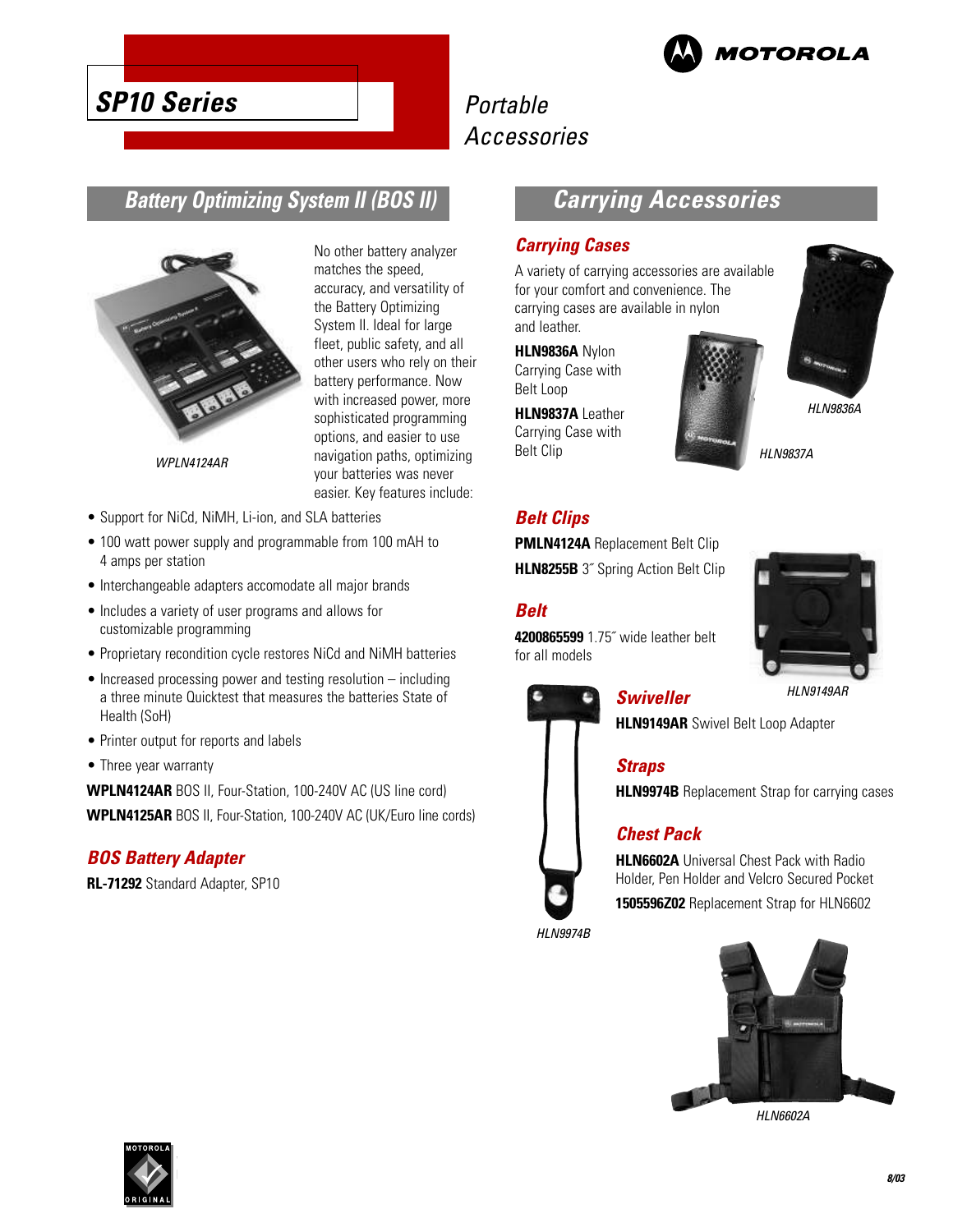



# Portable Accessories

# **Carrying Accessories**

#### **Break-a-Way Chest Pack**

All of the same features as the original chest pack (HLN6602A) plus break-away tabs that allow the entire pack to be pulled off with approximately 10 lbs of pressure. Perfect for railroads, manufacturing locations, construction sites and anywhere that safety is a concern.

**RLN4570A** Break-A-Way Chest Pack



# **Carrying Accessories**



## HMN9051A

## **Remote Speaker Microphones (RSM)**

Allow you to talk and listen without removing the radio from the belt, case or charger. Ideal for high noise level environments. This water resistant compact unit has a coiled cord, PTT switch and clothing clip on the back cover.

**HMN9051A**

Remote Speaker Microphone



# **RadioPAK™**

It's different from all other holders or cases: more comfortable, more useful, and more stylish. Worn around the waist, it holds two-way, iDEN portables or cellular phones right at hand. Includes a separate 6˝x 8˝ zippered pouch for other on-the-job necessities. Adjustable nylon weave belt; fits both men and women.

**RI N4815A** 

#### **RLN4815A** RadioPAK™ Radio/Utility Case

**4280384F89** Universal RadioPAK™ Belt Lengthener; fits waists larger than 40˝

# **Pellet Style Earpieces**

Allows the user to receive and transmit communication discretely.

**HMN9004A** Receive-only Earbud (single wire)

**HMN8435A** Earbud with Clip Microphone and PTT (two wire)

**7580372E70** Replacement Foam Ear Cushions (pack of 10)

#### **Noise Kits**

Lightweight translucent tube attaches to Motorola surveillance accessories. Clothing clip prevents the accessory from being pulled from the ear due to body movement or head rotation.

**NTN8370A** Extreme Noise Kit, includes 2 foam earplugs for loud environments and provides 24dB of noise reduction

**NTN8371A** Low Noise Kit, includes rubber eartip for low noise environments; does not provide hearing protection

**5080384F72** Replacement Foam Plugs – pack of 50 (use with NTN8370), noise reduction rating = 24dB







HMN8435A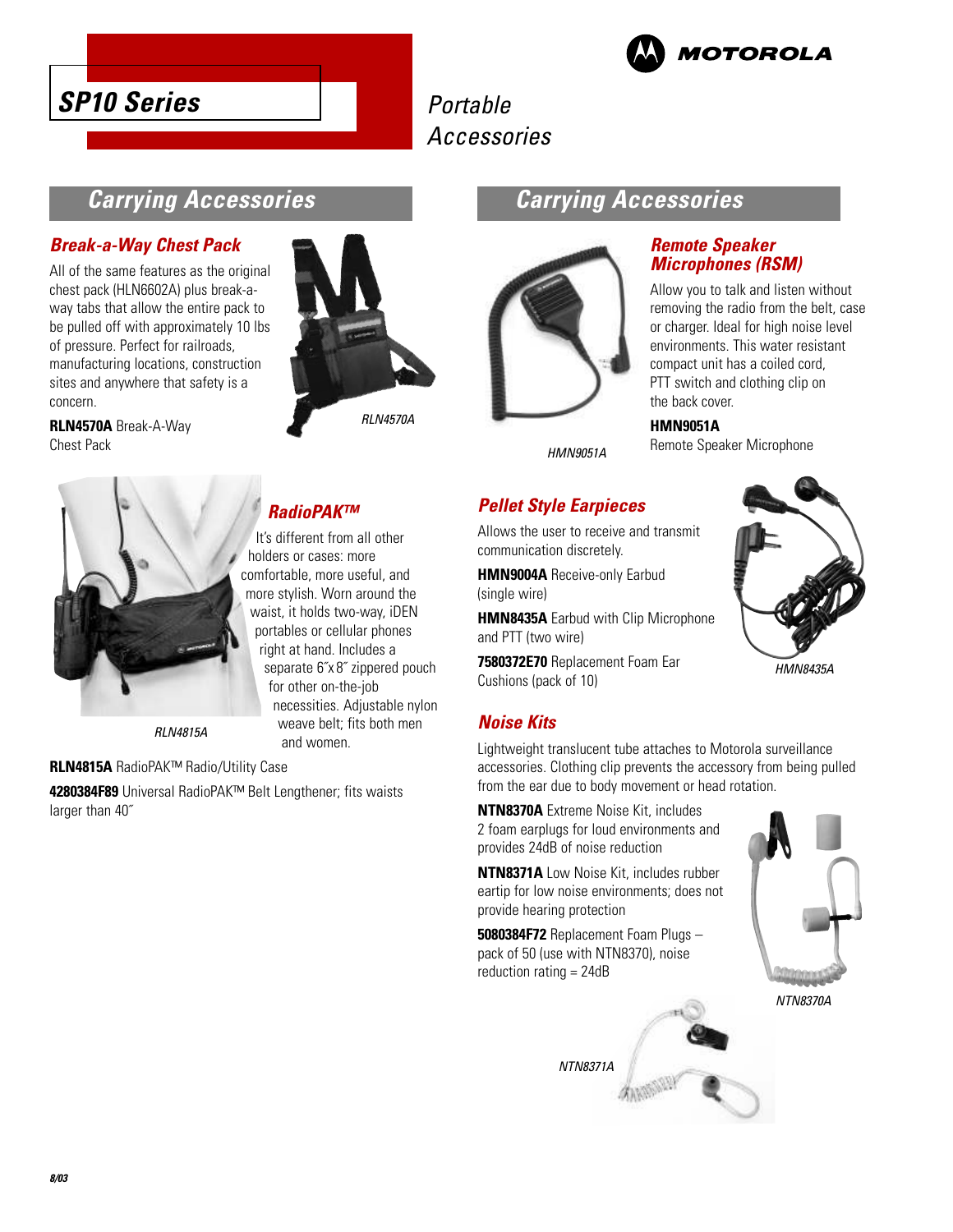

# Portable Accessories

# **Audio Accessories**

# **Surveillance Kits**

Surveillance accessories allow the user to privately receive communication with the earpiece and are ideal when environments require discrete communication.



**HMN8433A** Receive-only Surveillance Kit

**5080371E69** Small Rubber Eartips, pack of 25, Beige

**5080371E73** Standard Rubber Eartips, pack of 25, Beige

**5880377E06** Plastic Earloop Adapter

**5080369E38** Standard Earpiece Assembly (includes Earphone, Earloop, and Eartip), Beige

**5080369E40** Earloop, Plastic, Beige



# **Flexible Ear Receiver**

**HMN9040A** Flexible Ear Receiver, receive only (flexible earloop and speaker which rests external to ear)

**7580372E11** Replacement Ear Cushion for HMN9040A

# **Audio Accessories**

## **Clear Comfortable Earpiece**

The clear comfortable earpiece forms to the inside of your ear and is perfect for low noise environments. Compatible with the NTN8371A, clear acoustic tube assembly, and most surveillance kits (1-, 2- and 3-wire). This earpiece is made of easy-to-clean chemically inert, hypoallergenic material. There are 3 items needed to make this product work:



with Earphone

- 1. Clear Comfortable Earpiece
- 2. Clear Acoustic Tube Assembly (NTN8371A)

3. Surveillance Kits

**RLN4760A** Small Custom Earpiece, right ear **RLN4763A** Small Custom Earpiece, left ear **RLN4761A** Medium Custom Earpiece, right ear **RLN4764A** Medium Custom Earpiece, left ear **RLN4762A** Large Custom Earpiece, right ear

**RLN4765A** Large Custom Earpiece, left ear

## **Completely Discrete Earpiece**

Enables users to communicate with ease, in full privacy, without visible equipment. This miniaturized receiver is discretely hidden in ear, where it fits comfortably for long periods at a time. Small as it is, it offers a full range of audio functions including automatic squelch, automatic gain control and noise filtering. Average battery life is approximately 100 hours and includes an end-of-life battery circuit generating a warning signal when the battery needs to be changed.Kit includes wireless receiver plus an inductive neckloop. Just remove the earpiece on any standard 2- or 3-wire Motorola surveillance kit (sold separately) and plug in the neckloop to use. Kit includes 6 spare batteries and 5 replacement ear wax guards.

**RLN4922A** Completely Discrete Earpiece Kit

#### **Replacement Items**

**RLN4919A** Ear Wax Guards, 5 per pack **RNN4005A** 1.4 Volt Battery, 6 per pack

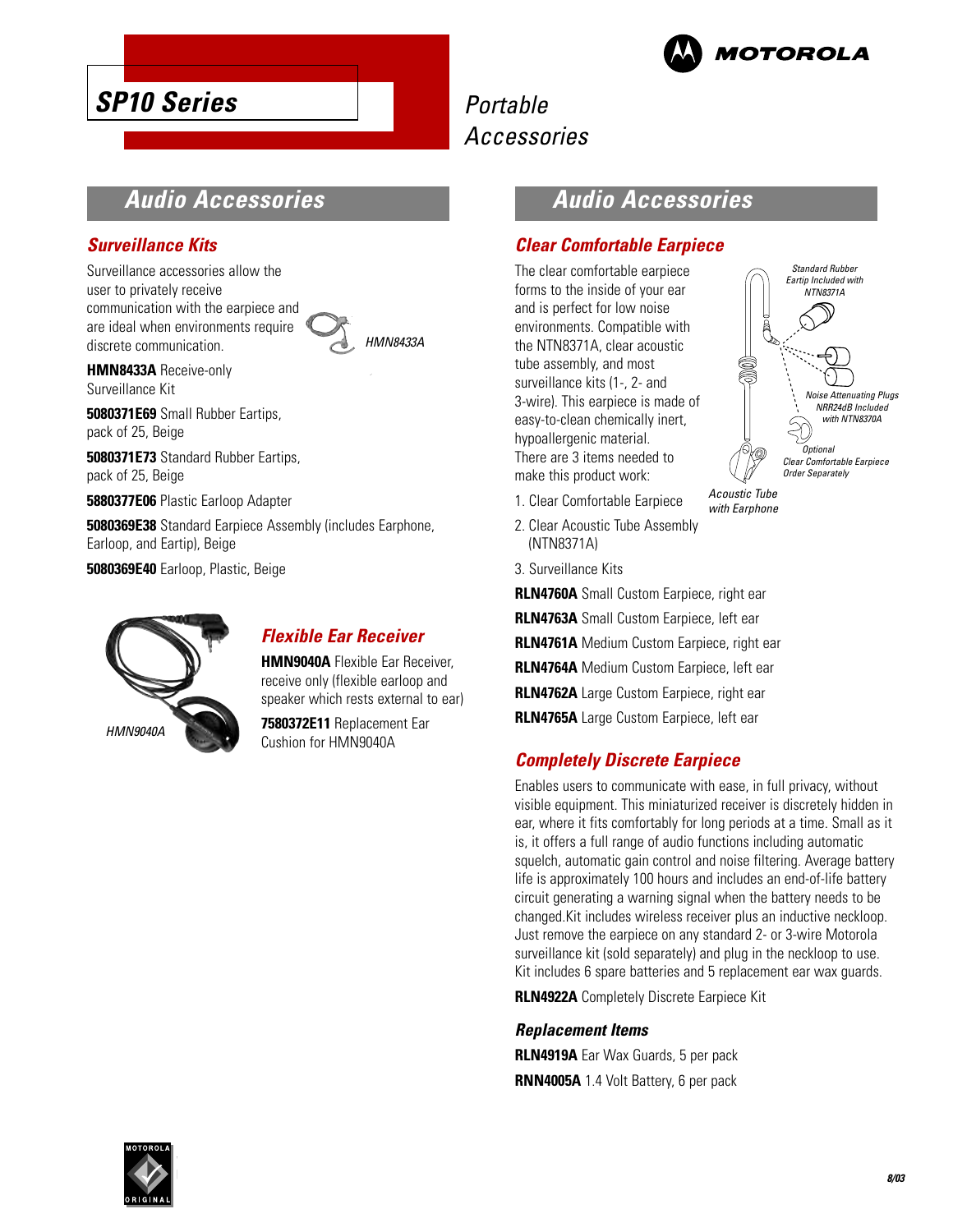Portable Accessories, Antennas



# **Audio Accessories**

#### **Headsets**

**BDN6774A** Earpiece with Microphone (worn over ear with streamlined boom microphone)

**4280376E47** Replacement Overthe-Ear Loop for BDN6774A

**RLN5580A** Ultra-Light Headset with Boom Microphone and In-Line Push-to-Talk (PTT)





BDN6774A



**BDN6773A** Lightweight Single Muff Adjustable Headset with Swivel Boom Microphone

**BDN6775A** External VOX (voiceactivation) Adapter (for use with BDN6773 or BDN6774)

**REX4648A** Replacement Windscreen (for boom microphone) and Foam Ear Pad for BDN6773A

# **Portable Antennas**

#### **Heliflex Antenna**

Motorola Heliflex antennas are specifically engineered for maximum output and greatest communication coverage.

#### **HAD9338AR**

Heliflex, 136-162MHz, 6˝

# **Flexible Whip Antenna**

Flexible Whip antennas have a one-piece finish and steel core for optimal radiation characteristics. Provides more comfort when radio is worn on the belt.

#### **NAE6483AR**

Flexible Whip, 403-520MHz, 6.5˝

## **Stubby Antennas**

These stubby quarterwave antennas are ideal when radio is worn on the belt because the short antenna is non-obtrusive.

Ÿ

**HAD9742A** Stubby, 146-162MHz, 3˝ **HAE9001A** Stubby, 462-470MHz, 3˝



HAE8438A

#### **External Antennas**

NAE6483AR

VHF Mag Mount Antennas

**HAD8437A** VHF Magnetic Mount External Antenna, Includes Antenna, Magnetic Mount and HLN8262A

**HAE8438A** UHF Magnetic Mount External Antenna, Includes Antenna, Magnetic Mount and HLN8262A

**HLN8262A** External Antenna Adapter (BNC Connector)